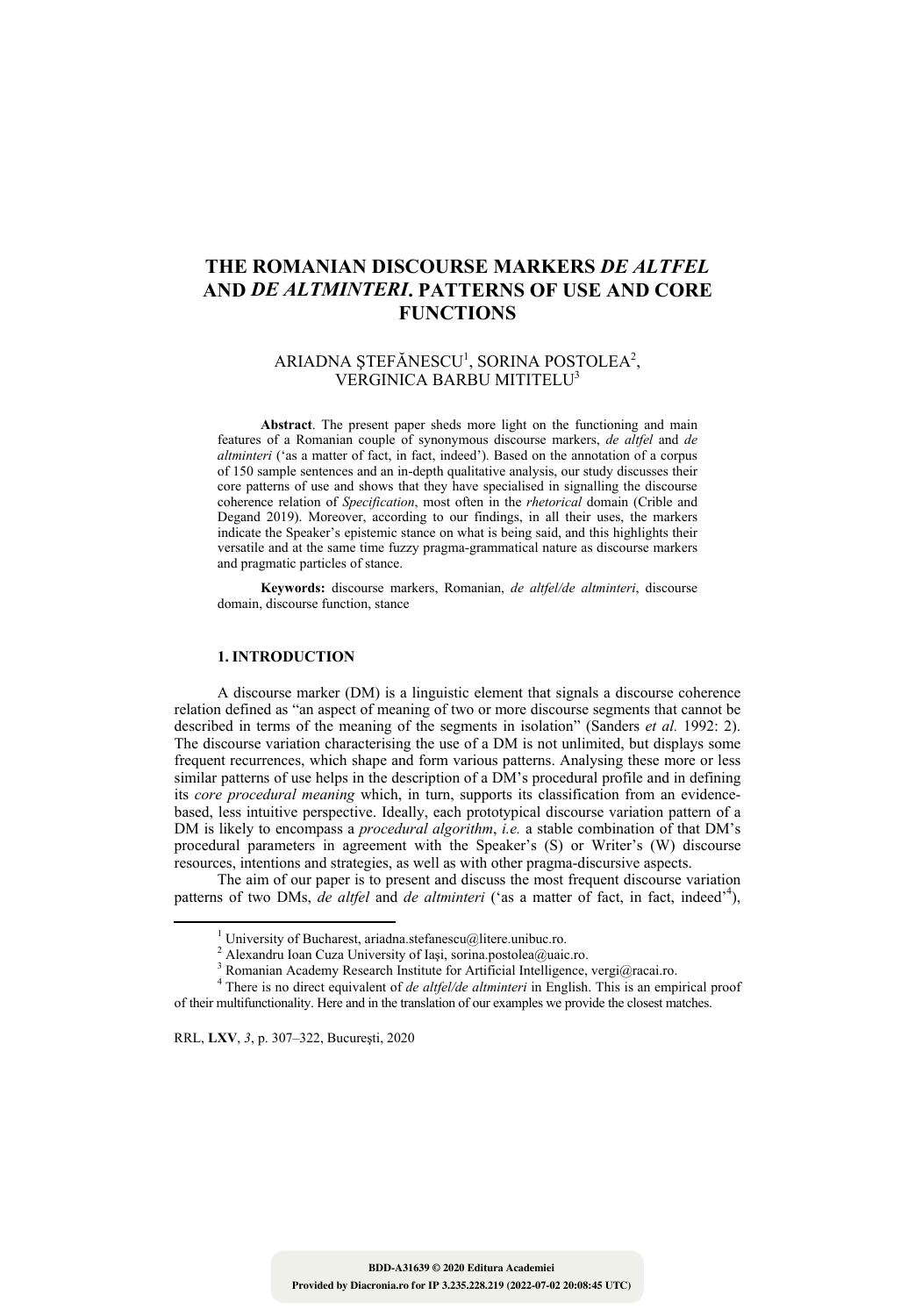which have similar forms but different etymologies (see 3.1.) and are perfect pragmagrammatical synonyms in current standard Romanian. 5 Our study combined two methodological approaches: a) the annotation of 150 sample contexts containing the two DMs extracted from the written component of CoRoLa (Barbu Mititelu *et al*. 2018), using the annotation framework proposed by Crible and Degand (2019); b) an in-depth qualitative analysis of these contexts, which aimed to highlight the most frequent discourse resources and illocutionary forces present in the preceding discourse segment that works as a nucleus (S1) and in the segment containing the DM, *i.e.* the host segment (S2), and even in their larger co-text.

Section 2 presents the methodological approach adopted in our analysis, the structure of our corpus, and the theoretical premises supporting our qualitative analysis. Section 3 is devoted to a brief presentation of the etymology and overall use of *de altfel* and *de altminteri* in standard Romanian and to a discussion of our annotation results. The three main patterns of use, the core features, and the peculiarities of the two DMs are detailed in Section 4. The last section presents our conclusions, which highlight the multifunctional nature of *de altfel*, as well as some suggestions for further work.

# **2. WORKING METHODOLOGY**

#### **2.1. Corpus**

The present study is based on the annotation and analysis of 150 sample contexts containing the two DMs extracted from CoRoLa: 71 contexts encompass *de altminteri*, and 79 use *de altfel*.

### **2.2. Annotation framework**

A new framework for annotating DMs was recently proposed by Crible and Degand (2019). Having as a novelty the "two-dimensional account of DM polyfunctionality" (2019: 4), this scheme requires annotators to assign to each DM both a domain and a function and is meant to be applicable to written and spoken language alike, as well as to be highly reliable, in spite of the inherent subjectivity of the task. The motivation behind this new framework lies in the polyfunctionality of DMs in language: "the model aims at accounting for the meaning and function of the DMs, as well as for the speaker's communicative intention when using them" (2019: 10). If the former is accounted for by the functions proposed, the latter is captured by the domains, whereas the (theoretically possible) combination between any function and any domain illustrates the multiple functions that a DM may have in actual use. The framework defines a set of 15 functions<sup>6</sup> and four discourse domains (2019: 11–12): *ideational* (IDE) (corresponding to the "states of affairs in the world"), *rhetorical* (RHE) (related to the "speaker's meta-comments on the on-going

 $5$  Because of its shorter form in Because of its shorter form, in this paper we will only use *de altfel* to refer to both forms.<br><sup>6</sup> These are *Addition, Alternative, Cause, Consession, Condition, Consequence, Contra* 

These are *Addition*, *Alternative*, *Cause*, *Concession*, *Condition*, *Consequence*, *Contrast*, *Hedging*, *Monitoring*, *Specification*, *Temporal*, *Agreeing*, *Disagreeing*, *Topic*, *Quoting* (Crible and Degand 2019: 12–13).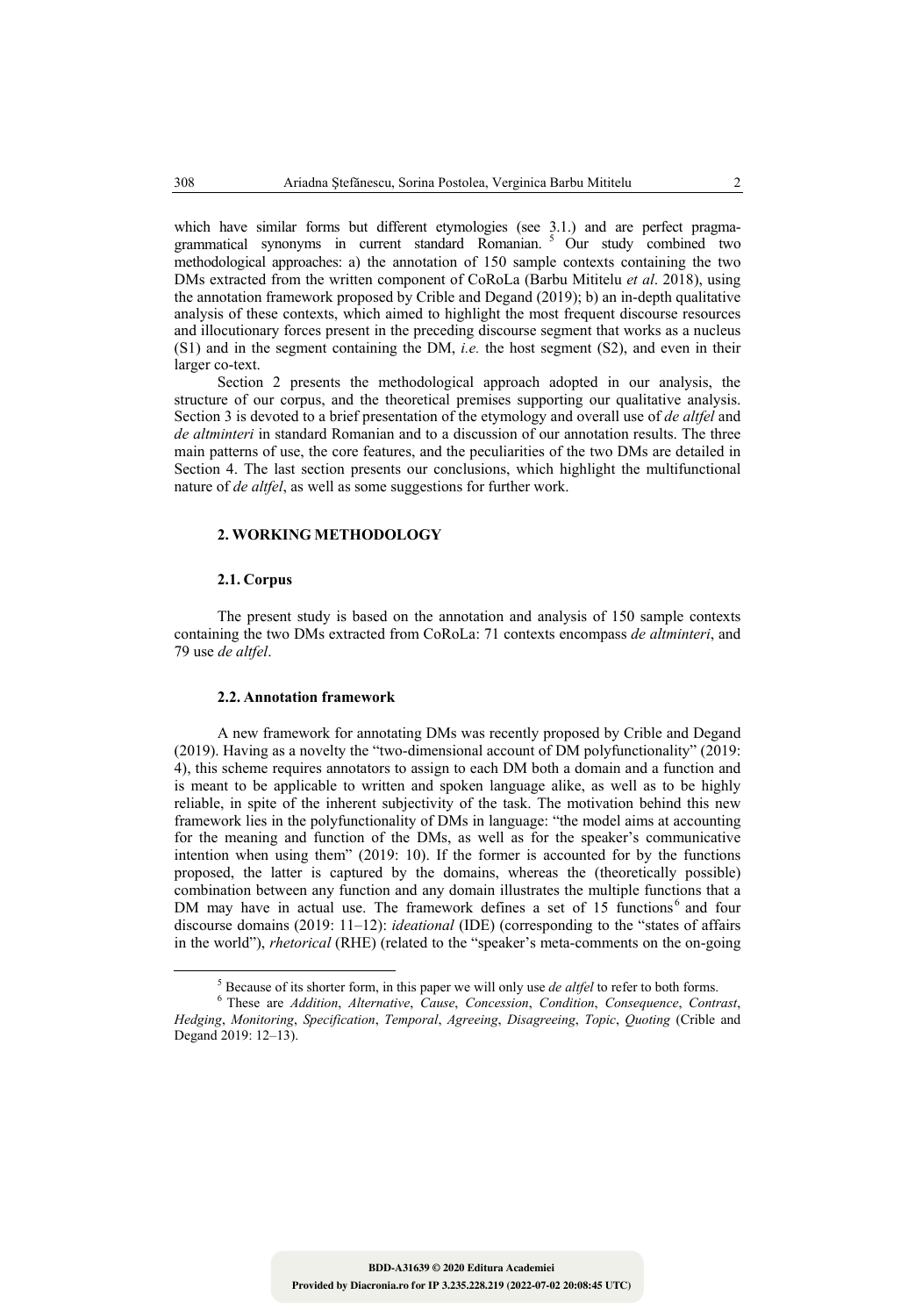#### **2.3. Annotators and the annotation process**

and the speaker-hearer relationship").

The three authors, who are all trained linguists, assigned a domain and a function to each of the 150 sample contexts of use. They worked independently from each other, merely discussing together some problematic cases, for which the decision regarding the annotation was also made individually. Thus, inter-annotator agreement could also be calculated. The annotators assigned only one domain and only one function to each occurrence, so the cases of annotation disagreement could also be interpreted as ambiguous.

#### **2.4. Parameters of formal and procedural analysis**

Besides the annotation process described above, the 150 examples were also analysed according to more qualitative criteria, which helped us identify and classify the DM's discourse patterns in the annotated corpus. These surface characteristics – which we took into account in order to formally classify the patterns of discourse variation – were the following:

- (i) conceptual independence (Hoek *et al.* 2017);
- (ii) the host segment's intonational isolation, marked in writing by dashes, brackets, or commas;
- (iii) the DM's presence in the vicinity of other text connectors.

# **3. GENERAL FEATURES AND ANNOTATION RESULTS**

#### **3.1. Etymology and current use**

The DMs *de altfel* and *de altminteri* were created from the adverbs *altfel* and *altminteri*, respectively. The form *altminteri* was inherited from Latin. However, its origin is not certain: it was either Lat. *alius, -a, -um* + *mentem* or the contamination between Lat. *alia mente* and *altera mente* 'other mind'. *Altfel* is a Romanian compound adverb obtained from *alt* 'another' (inherited from the Lat. *alter*/*alterum*/*altrum*) and *fel* 'way' (a Hungarian borrowing), thus being newer than *altminteri* and less frequent in written texts until the late 18th century. *De altminteri* is attested in the oldest Romanian texts, but this phrase is attested later in language than the adverb *altminteri* (Ştefănescu 2019). Even newer is the locution *de altfel*, created after the syntactic model offered by *de altminteri* in the late 19<sup>th</sup> century (DA).

In standard contemporary Romanian, *de altfel* and *de altminteri* are still in competition, but there is a clear imbalance between the two forms. The former is 22 times more frequent than the latter both in the written and the oral components of CoRoLa. *Table I* shows their frequencies (calculated per 10,000 tokens) in the different genres of CoRoLa and the prevalence of *de altfel* in texts from the memoirs genre, and of *de altminteri* in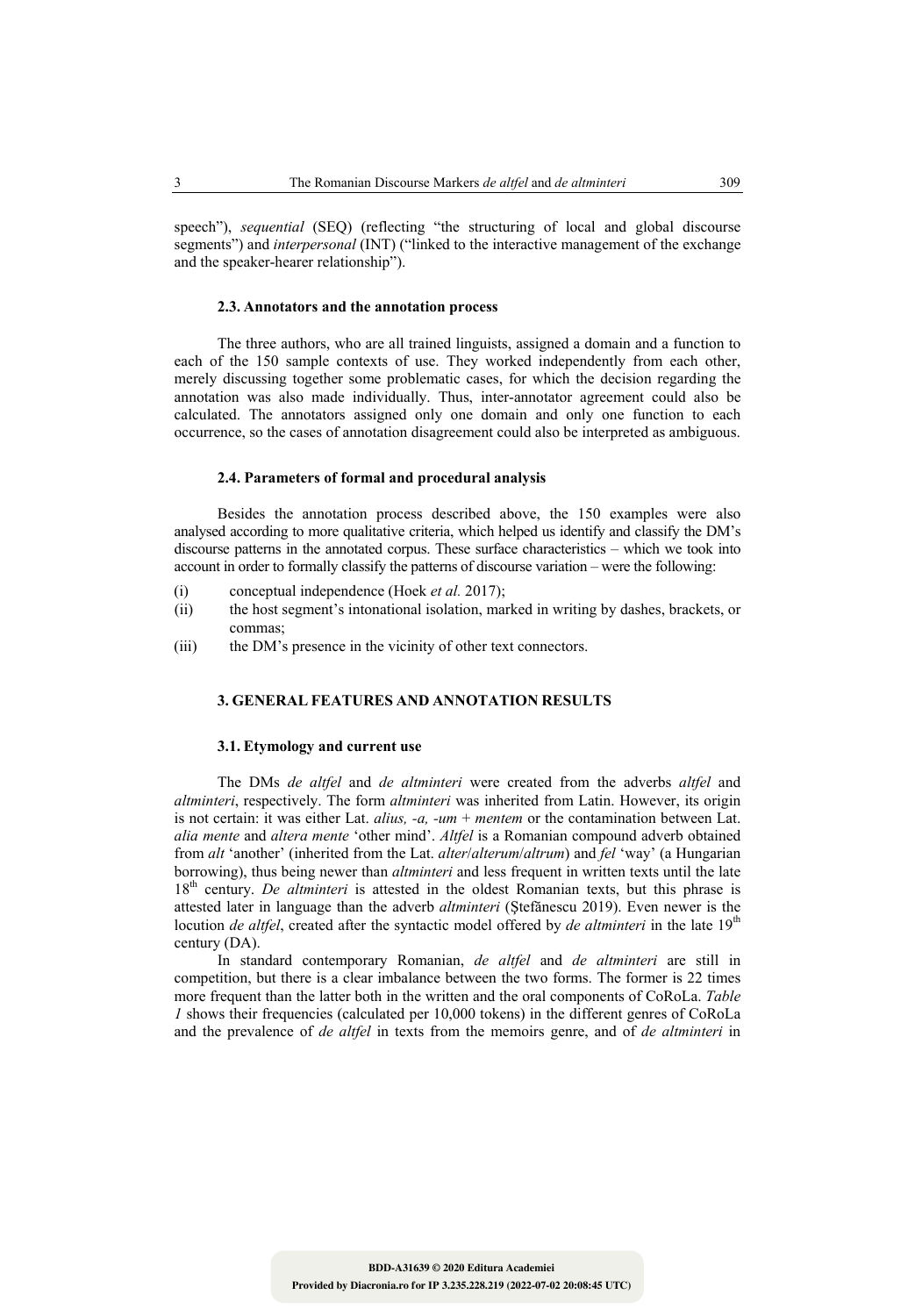journalistic texts. The spoken fragments are also characterized by a high frequency of *de altfel*, whereas *de altminteri* is hardly used in Romanian standard speech language because it has started to be associated with the stylistic value of "rare", or even "old".

| DM            | Treducing at the thigher thing the thing their in the tent general main correspondent<br>Written texts* |            |       |             |            |        |            |      |  |
|---------------|---------------------------------------------------------------------------------------------------------|------------|-------|-------------|------------|--------|------------|------|--|
|               | <b>IMA</b>                                                                                              | <b>MEM</b> | JOU   | <b>BLOG</b> | <b>SCI</b> | LAW    | <b>ADM</b> |      |  |
| de altfel     | 0.511                                                                                                   | 0.788      | 0.744 | 0.366       | 0.569      | 0.027  | 0.283      | 0.76 |  |
| de altminteri | 0.036                                                                                                   | 0.047      | 0.057 | 0.006       | 0.018      | 0.0001 | 0.012      | 0.03 |  |

*Table 1.* Frequency of *de altfel* and *de altminteri* in the text genres from CoRoLa

\*The genres of written texts in CoRoLa are: *Imaginative* (IMA), *Memoirs* (MEM), *Journalistic* (JOU), *BlogPost* (BLOG), *Scientific* (SCI), *Law* (LAW), and *Administrative* (ADM).

# **3.2. Annotation results**

# **3.2.1.** *Individual and average data*

The annotations made by each member of the team suggest that *de altfel* is rather versatile as far as the domains are concerned, but oscillates between two main functions, *i.e. Addition* (ADD) and *Specification* (SPE).

#### *Table 2.*

Individual annotation results per functions and domains

|            |                     | <b>Annotator 1</b> |               |                         | <b>Annotator 2</b> |                |                         | <b>Annotator 3</b> |               |                         |
|------------|---------------------|--------------------|---------------|-------------------------|--------------------|----------------|-------------------------|--------------------|---------------|-------------------------|
| Domain     | <b>Functio</b><br>n | Coun<br>t          | $\frac{0}{0}$ | Total<br>doma<br>in $%$ | Coun<br>t          | $\frac{0}{0}$  | Total<br>doma<br>in $%$ | Coun               | $\frac{0}{0}$ | Total<br>doma<br>in $%$ |
| <b>IDE</b> | <b>ADD</b>          | 2                  | 1.3           | 26.7                    | 6                  | 4              | 32.7                    | 14                 | 9.4           | 43.4                    |
|            | <b>SPE</b>          | 34                 | 22.7          |                         | 43                 | 28.7           |                         | 49                 | 32.7          |                         |
|            | <i>Other</i>        | 4                  | 2.7           |                         | $\theta$           | $\theta$       |                         | $\overline{2}$     | 1.3           |                         |
| <b>RHE</b> | <b>ADD</b>          | $\mathbf{0}$       | $\theta$      | 46                      | 11                 | 7.3            | 38.6                    | 5                  | 3.4           | 28                      |
|            | <b>SPE</b>          | 61                 | 40.7          |                         | 44                 | 29.3           |                         | 36                 | 24            |                         |
|            | <i>Other</i>        | 8                  | 5.3           |                         | 3                  | 2              |                         | 1                  | 0.6           |                         |
| <b>SEQ</b> | <b>ADD</b>          | $\theta$           | $\theta$      | 24.7                    | 8                  | 5.3            | 26.7                    | $\theta$           | $\theta$      | 28                      |
|            | <b>SPE</b>          | 37                 | 24.7          |                         | 32                 | 21.4           |                         | 42                 | 28            |                         |
|            | <i>Other</i>        | $\mathbf{0}$       | $\theta$      |                         | $\theta$           | $\theta$       |                         | $\theta$           | $\mathbf{0}$  |                         |
| <b>INT</b> | <b>SPE</b>          | 3                  | 2             | 2.6                     | $\theta$           | $\mathbf{0}$   | $\overline{2}$          | $\theta$           | $\mathbf{0}$  | 0.6                     |
|            | <b>MNT</b>          | 1                  | 0.6           |                         | 3                  | $\overline{2}$ |                         | 1                  | 0.6           |                         |
| Total      |                     | 150                | 100           |                         | 150                | 100            |                         | 150                | 100           |                         |

However, the picture becomes clearer when the average annotation results are analysed (*Table 3* below). In our sample corpus of written texts, the DM is rarely used in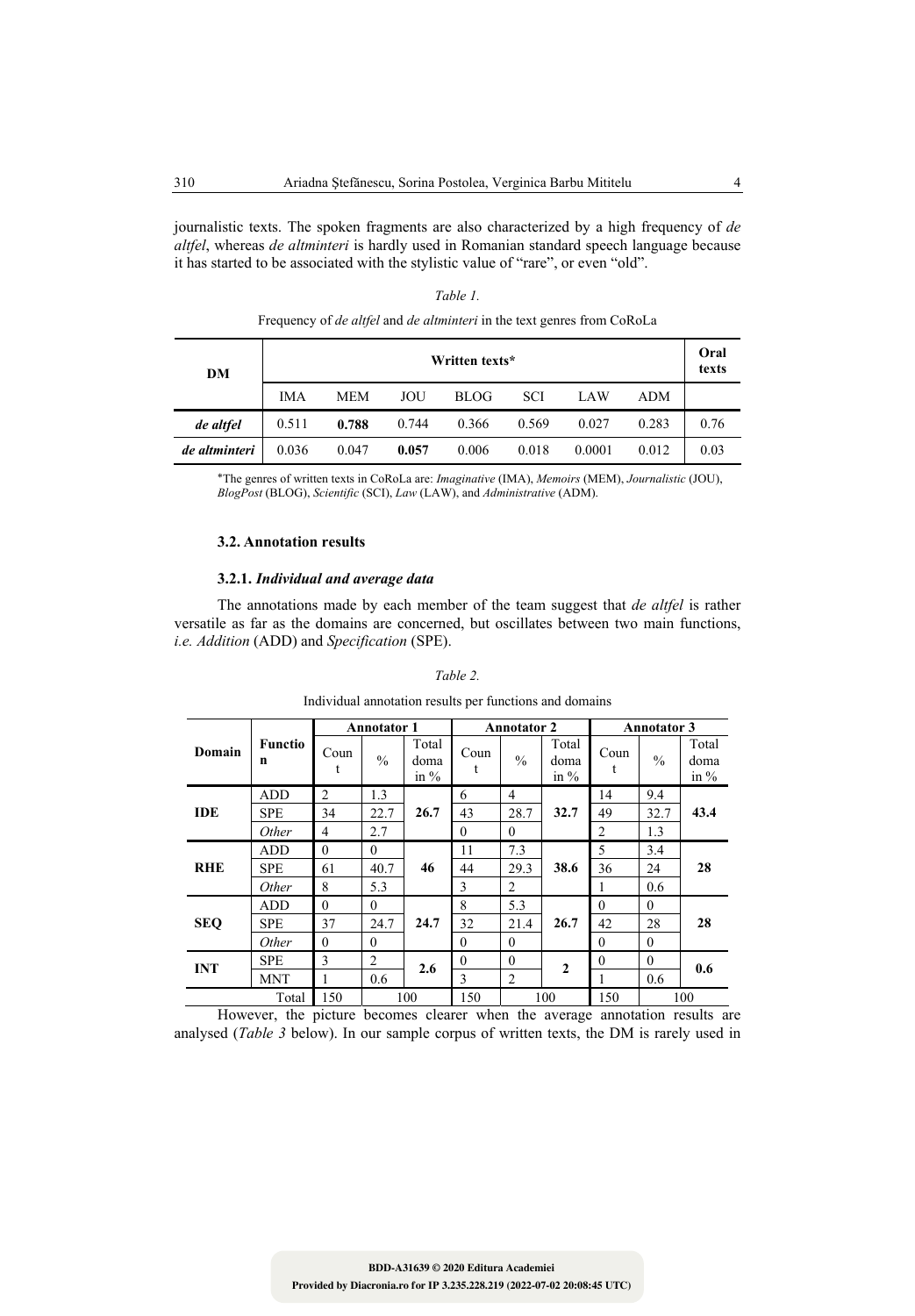the *interpersonal* domain – 1.8% of cases, showing a clear preference for the function of SPE (84.7%). Overall, it is mostly used in the *rhetorical* domain, closely followed by the *ideational*, and, less frequently, the *sequential* domains.

| Function<br>Domain  | IDE % | RHE <sup>%</sup> | SEQ % | INT $%$ | <b>Total</b><br>function % |
|---------------------|-------|------------------|-------|---------|----------------------------|
| ADD                 | 4.9   | 3.6              | 1.8   |         | 10.3                       |
| <b>SPE</b>          | 28    | 31.3             | 24.7  | 0.7     | 84.7                       |
| <b>MNT</b>          |       |                  |       |         | 1.1                        |
| Other               | 1.3   | 2.6              |       |         | 3.9                        |
| <b>Total domain</b> | 34.2  | 37.5             | 26.5  | 1.8     | 100<br>100                 |

*Table 3.*  Average annotation results per functions and domains

The functions labelled as *Other* in the tables were *Cause, Concession* and *Contrast*, but they appear in a limited number of examples that were also cases of disagreement between annotators (see 3.2.2.). The function of *Monitoring* (MNT) in the INT domain was thought to apply to a few sequences of written dialogue.

#### **3.2.2.** *Inter-annotator agreement*

Inter-annotator agreement scores show that in only 28% of cases there was complete agreement among the three annotators, *i.e.* they assigned the same domain and the same function to the sample sentence. These cases of agreement are distributed into domains and functions as follows: 19 examples are annotated with the domain IDE and the function SPE; 14 examples – domain: RHE, function: SPE; 8 examples – domain SEQ, function: SPE; 1 example – domain INT, function: MNT.

Considering only the annotated domain, irrespective of the function assigned, we notice a higher agreement among annotators, 39%, which reflects the following annotations: 25 occurrences were assigned the domain IDE,  $22 - RHE$ ,  $11 - SEQ$ ,  $1 - INT$ . Slightly lower is the agreement with respect to the function  $-$  *i.e.* when we ignore the annotated domain, 37%, distributed as follows: 55 occurrences were assigned the function SPE by all annotators and one occurrence the function ADD. The most frequent three domain confusions when the SPE function was chosen were:

RHE (selected by 2 annotators) – SEQ (selected by 1 annotator) – 13 cases,

- IDE (selected by 2 annotators) RHE (selected by 1 annotator) 11 cases,
- IDE (selected by  $1$ ) RHE (selected by  $1$ ) SEQ (selected by  $1$ ) 10 cases.

The annotation results show that for a fifth of the occurrences, annotators found it difficult to distinguish between two functions (SPE and ADD): in 25 cases, two annotators assigned the former, and the other one assigned the latter function and in 7 other cases, two assigned the latter, and the third assigned the former. In all these 32 cases, when two annotators assign the same function, the domain may or may not coincide; the domain assigned by the third annotator may coincide with one of the domains assigned by the others or it may be a different one.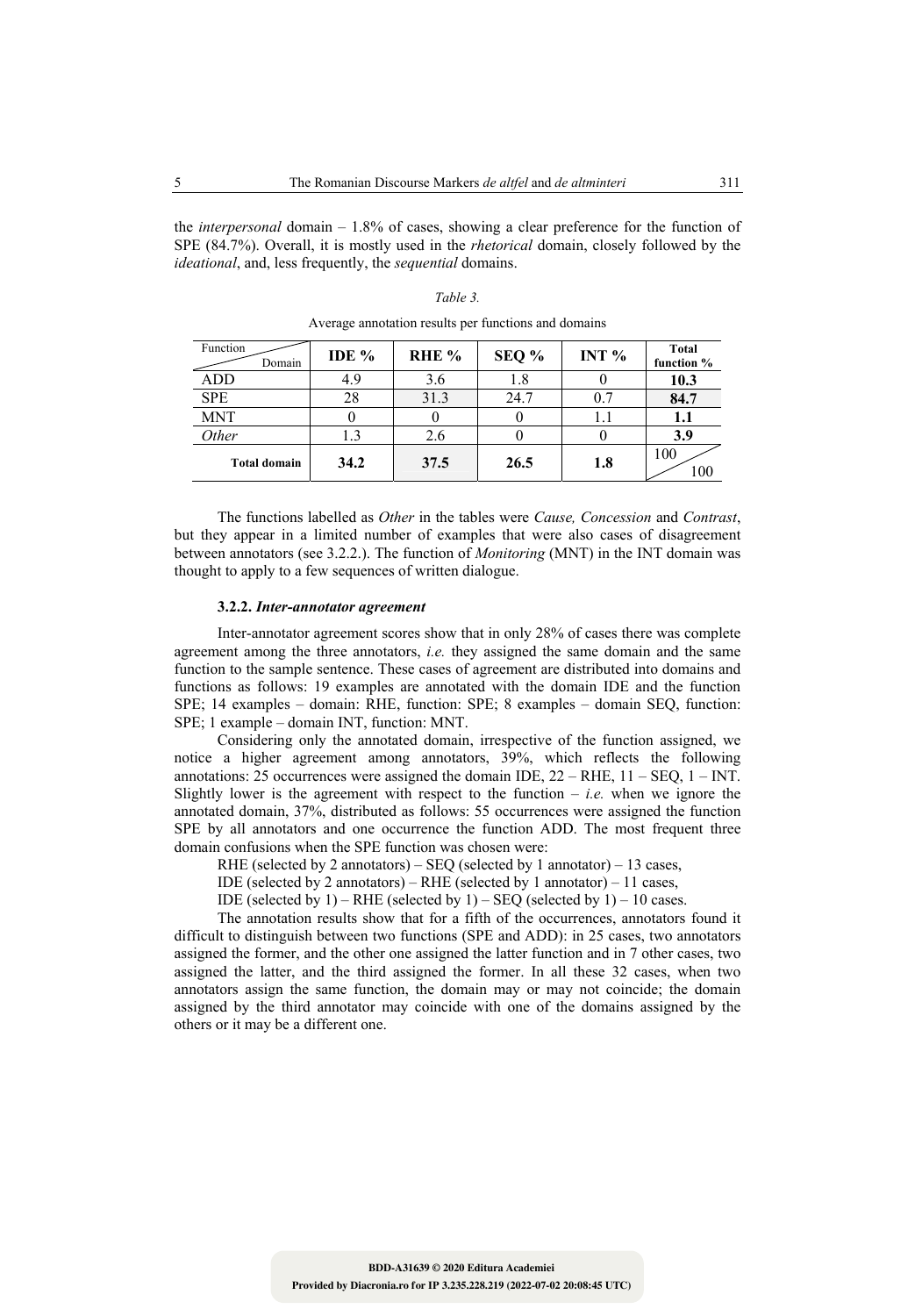Therefore, the results of our annotation experiment allow us to draw conclusions related to both the framework proposed by Crible and Degand (2019) and the specific nature of our DM of interest. On the one hand, it seems that when dealing with written Romanian texts and the DM *de altfel* it is not always easy to distinguish between the RHE and the SEQ domains or between the functions of SPE and ADD (both were major sources of disagreement in our case). The RHE domain "is linked to the speaker's meta-comments on the on-going speech and also includes relations between epistemic or speech-act events", referring to subjective relations and always including the Speaker's attitude or reasoning, whereas the SEQ domain "is linked to the structuring of local and global discourse segments such as topics and turns" (Crible and Degand 2019: 12). The functions of ADD and SPE in the RHE domain are described as "argumentative addition or emphatic effect" (2019: 25) and "addition of a detail which is subjectively appreciated by the speaker" (2019: 27), respectively. Moreover, ADD in the SEQ domain is defined as "continuity, mere linkage of utterances: the discourse continues with no added meaning" (2019: 25), whereas SPE in the same domain is "addition of a detail or comment which is presented as a parenthetical aside, withdrawn from the linear structure of the discourse (2019: 27). Most cases of disagreement involved sentences in which (as shown below) *de altfel* is used to introduce a segment seen as a side-comment or "a parenthetical aside" (being separated from the co-text by commas or other punctuation marks – which would make it a candidate for the SEQ domain) but containing "a subjective evaluation" or a "meta-comment on the ongoing speech-act" (which would make it a candidate for the RHE domain). The same goes for the distinction between ADD and SPE in the RHE domain, for instance, since it was not always easy to distinguish between "argumentative addition" (ADD) – which may include, in fact, a subjective evaluation – and the "addition of a detail which is subjectively appreciated by the speaker" (SPE). These results also highlight the fuzzy nature (Cuenca 2013) of *de altfel* and its status as a rather weak DM, as one can see from the analysis below.

# **4. DISCOURSE PATTERNS OF** *DE ALTFEL*

The annotation process described above allowed us to shed more light on the way in which *de altfel* operates in actual discourse, its main functions and features, as well as its main patterns of use (see 4.2. to 4.4. below)<sup>7</sup>.

The formal aspects standing out in the use of *de altfel* are the following:

- (i) it is predominantly used in assertive monologic contexts and, with few exceptions, S2, the host segment, is placed after S1, the nucleus;
- (ii) it has a free position in S2;
- (iii) it tends to be intonationally isolated by pauses and to have a specific intonational profile (ascending-descending, with the stress on the first syllable);
- (iv) it can combine with any other type of syntactic connector (*i.e.* additive, contrastive, causal, concessive, etc. connectives, relative and interrogative pronouns, sentence adverbials, etc.);
- (v) it is completely de-lexicalised, unlike its etymological relative, the adverb *altfel*.

 <sup>7</sup> For reasons of space we cannot discuss here all the discourse variation patterns of *de altfel* in Romanian, but only the most frequent in our data set. All the examples given are taken from CoRoLa.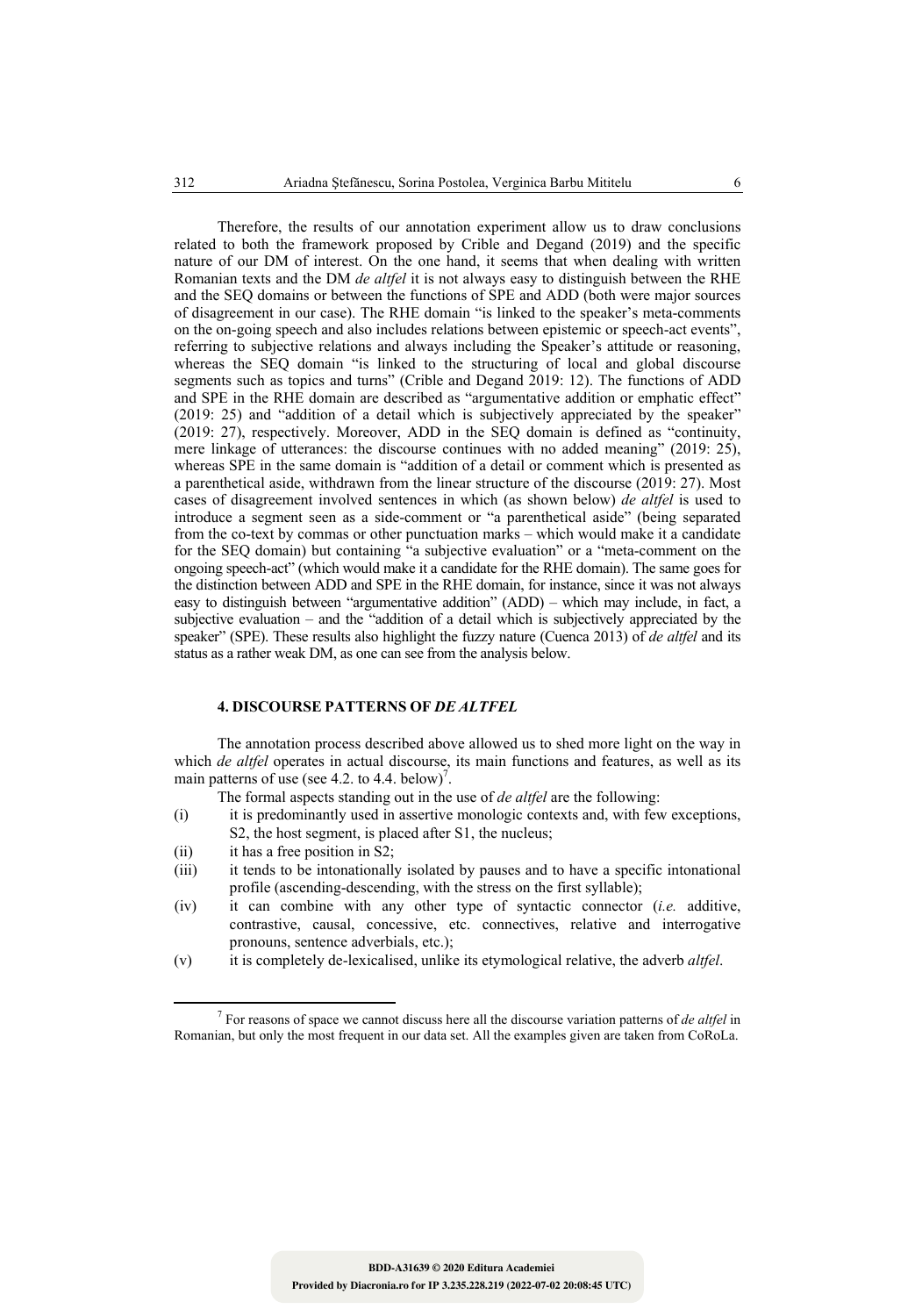The general procedural aspects relative to the use of *de altfel* highlighted by our qualitative analysis are the following:

- (vi) most often, the discourse function signalled by *de altfel* is SPE (followed by ADD) in the RHE domain (followed by IDE and SEQ) (Crible and Degand 2019);
- (vii) the DM places the propositional content found within its scope in the discourse background;
- (viii) the differences in the degree of assertiveness between S1 and S2 materialise in a specific array of discourse cues that emphasize the S's/W's strong presence in S1. As shown below, our analysis also included the manual tracking of contextual indicators which attest to a varying degree of assertiveness at the level of S2 and of the co-textual 'neighbours' of S1 and S2;
- (ix) the DM is an indicator of the S's/W's *local stance*;
- (x) the DM is used in the context of high semantic continuity between the two discourse segments it links, a continuity which is often maintained through discourse anaphora.

#### **4.1. The procedural parameter of the second-rank discourse level**

The DM *de altfel* has the capacity of placing S2 on a different discourse level than S1. The notion of *discourse level* is not identical to that of *discourse domain* as defined by Crible and Degand (2019), who focus on the relation between functions and domains. Our analysis takes into account the notion of *level* based on the distinction between *discourse foreground* and *discourse background*, which is shaped by the combined action of all the discourse cues and instances present in the sequence under analysis that work together in order to fulfil a certain strategic goal. This goal may be signalling, for instance, a certain contract with the Hearer (H) or Reader (R), or the fact that the S/W is building or presenting a certain self-image. In our corpus, the most frequent arrangement is that in which the information in S1 is placed in the discourse foreground while that in S2 is allotted a second rank in the discourse background. In other words, the propositional content in S1 is usually informative and has the illocutionary force of an opinion and/or value judgement that the S/W thinks to be new, true, valid, and relevant for the H/R. On the other hand, the propositional content in S2 is a second-rank piece of information, usually a **collateral comment**, a post-expansion to an opinion, as in (1), or even the uttering of a contextual presupposition, as in (2):

(1) Şi totuşi, ca să rămânem numai în perimetrul românesc postbelic, de la Ion Pop la Matei Călinescu, nu puțini sunt criticii importanți care i-au dedicat analize sobre și profunde. *Aceasta e, de altminteri, linia savantă pentru care Paul Cernat optează fără ezitări*<sup>8</sup> .

'And nevertheless, to remain only in the Romanian post-war area, from Ion Pop to Matei Călinescu, the important critics who devoted sobre and profound analyses to him are not few. *This is, as a matter of fact, the scholarly line for which Paul Cernat opts with no hesitation.*'

<sup>&</sup>lt;sup>8</sup> In all examples, S2 is written in italics and the DM highlighted in bold.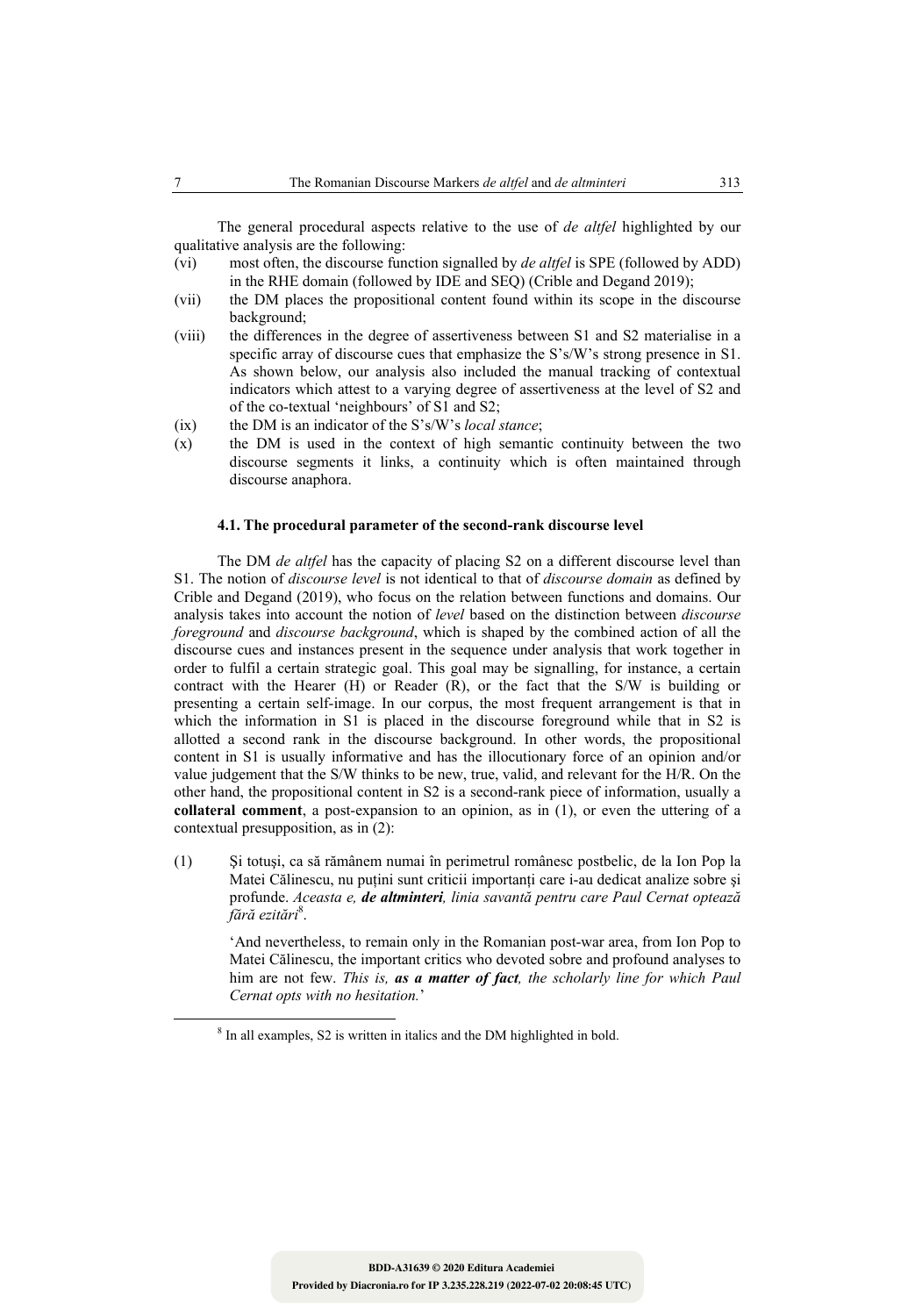(2) Autoturismele vor fi dezinfectate după fiecare familie transportată – *cum de altfel au fost curăţate şi dezinfectate şi în trecut*.

'Passenger cars will be disinfected after each family transported – *such as, in fact, they were cleaned and disinfected in the past as well.*'

# **4.1.1.** *Contextual cues augmenting or diminishing assertiveness*

The S/W's presence and the degree of assertiveness in an utterance are linked by a relationship of interdependence. Usually, the fragments in which *de altfel* is used include sets of discourse cues that signal, directly or indirectly, the S/W's presence. It is mainly S1, and the entire sequence as well  $-$  *i.e.* S1's previous and S2's subsequent co-text  $-$ , that usually includes discourse elements (lexical, morpho-syntactic, illocutionary, ortographic items) and discourse features (thematisations, polyphony etc.) which heighten the degree of assertiveness and are specific to S/W's strong commitment to the truth of the propositional content. This phenomenon is in sharp contrast with the S/W's effacement from the utterance (Angenot 1995: 69–93) or the use of resources signalling a S/W who diminishes their assertiveness. We will only mention here a few types of cues from the rich inventory we found in our corpus. Thus, S1 in particular may include propositions about the S/W's self (*Personal căutam să-mi explic şi atunci…* 'Personally, I was trying to find an explanation even then…'), various opinion hedges (*după cum spuneam...* 'as I was saying…', *în două vorbe...* 'in a couple of words…', *mai precis* 'more precisely', *ca să dăm un exemplu plauzibil…* 'to give a plausible example…' etc.), an opinion which may be shared with the interlocutor (*Chiar, uite, asta e o idee bună să…* 'Yes, look, it is a good idea to…'), performative openings (*Refuz să…* 'I refuse to…') or closings that attenuate the truth of what has been said before (*De altminteri nu se mai poate apăra şi nu ştim dacă ar avea vreun sens* 'In fact he can no longer defend himself and we don't know if it'd make any sense'), descriptions of one's own attitude (*Râdeam de frumoasele mele fraze* 'I was laughing at my own beautiful sentences'), subjective word order, modalisations, thematisations, emphasis, even pathos, numerous evaluations, exclamations, doxastic assertions and constructions meant to hierarchise the information (*e.g.* the construction *mai degrabă x decât y* 'rather x than y'), etc. In all this array of discourse resources, *de altfel* is itself a discourse cue that attenuates assertiveness.

The presence of the S/W is a discourse factor specific to an assertive rhetoric that works with various degrees of assertiveness to produce strategies meant to "pack" the propositional content as an assertion that is important in the communicative event, as less important, as a presupposition, as a type of content that was not previously planned by S/W, etc.

### **4.1.2.** *Types of semantic continuity between the two segments*

Between S1 and *de altfel* S2 there is great ideational continuity<sup>9</sup>, shaped, from case to case, through various anaphoras:

<sup>&</sup>lt;sup>9</sup> The term *ideational* is used here with its wider meaning defined by Halliday (1996) or Martin and Rose (2007) and other authors dealing with functional analysis.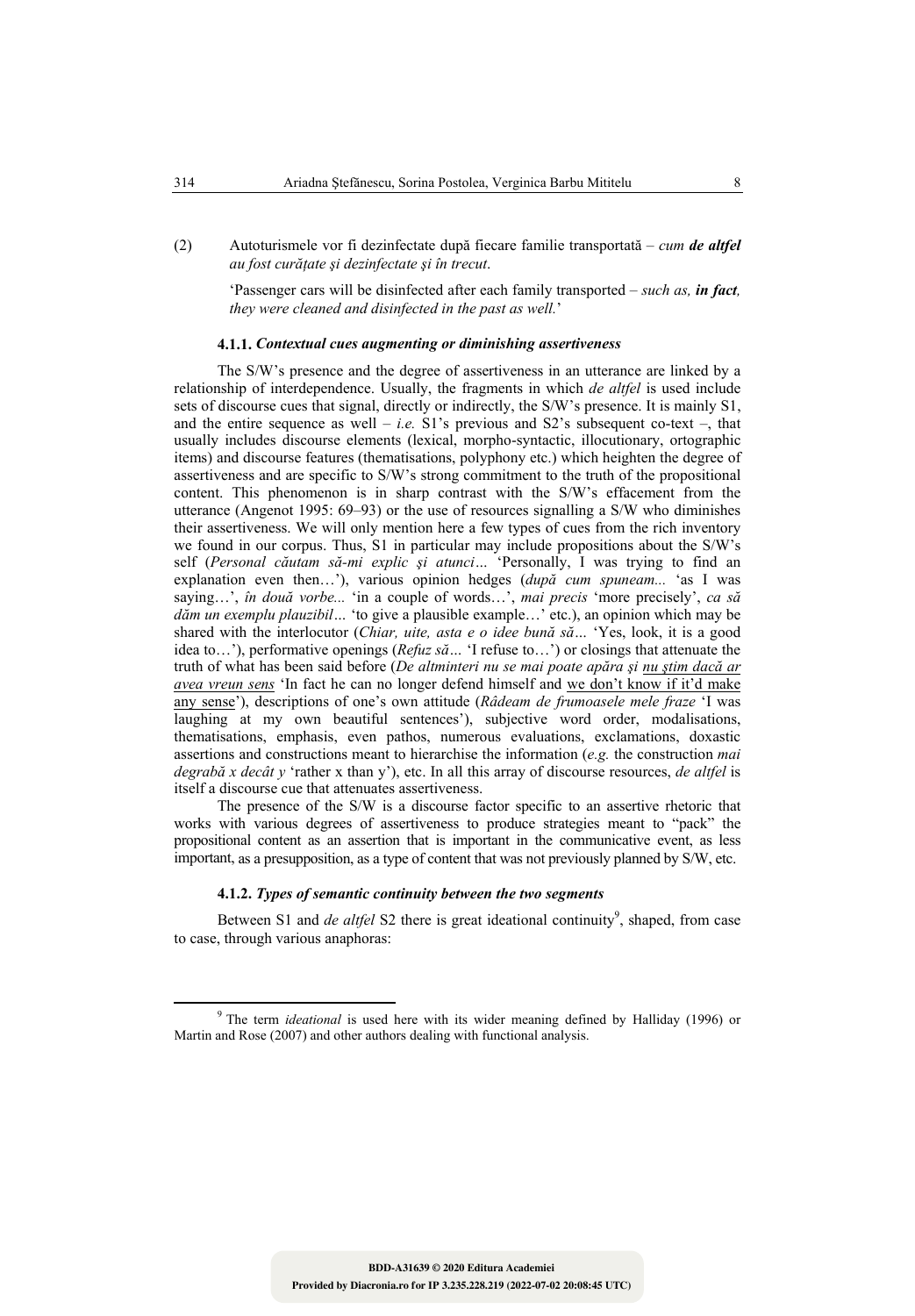(3) A avea totul, oricând, sursa cea mai fidelă a cumpătării, dacă nu chiar şi a silei. *Aceasta, de altminteri, putea fi cultivată încă mai din timp, din lunga perioadă a magazinelor pustii*. 'To have anything, at any time, the most faithful source of restraint, if not disgust as well. *This, in fact, could have been cultivated even earlier, from the long period* 

through lexical reprises and topic continuity:

*of empty stores.*';

- (4) Panait Istrati e într-o nebănuită măsură un scriitor al specificului românesc*, fiindcă de altfel orice scriitor mare fiind trebuie să fie naţional*; 'Panait Istrati is, to an unthinkable extent, a writer of Romanian specificity, *because, as a matter of fact, any great writer should also be national*';
- (5) De aceea, autorul are mai multă încredere în teologi decît în filosofi*, pe care de altminteri îi citeşte doar spre a-şi confirma intuiţia că oricine pune sistem în gânduri nu reuşeşte decât să le altereze*. 'This is why the author trusts theologians more than philosophers, *whom*, *as a*

*matter of fact, he reads only to confirm his intuition that anyone who adds a system to thoughts only manages to alter them*'.

# **4.1.3.** *The S/W's stance and face*

A certain amount of intersubjectivity with the H/R is the result of the S/W's *stance*  being added to the utterance. The presence of s*tance* is another procedural feature specific to the use of *de altfel*.

As shown by Du Bois (2007), the notion of *stance-taking* is an emerging phenomenon (alongside politeness) which operates, together with the concept of *face*, in some of the newest discourse-related theories. *Stance* is signalled by various linguistic and prosodic cues, as well as by contextual, social, cultural etc. data that are relevant for a given sentence/ utterance. The discourse resources indicating the S/W's presence, such as the strategic use of direct speech, personal deictics, (*e.g. we* for *I*), etc., also contribute to the shaping of *stance* at the level of the utterance. We advance here the idea that, besides being a DM specialising in signalling a certain discourse function, *de altfel* is also a pragmatic particle of *epistemic stance* (Conrad and Biber 2000) with a role in expressing politeness (Landone 2012).

In emic terms, the phrase *de altfel* signals that the S/W takes the following standpoint on what is being said: s/he shows that the information delivered in S2 is less important than that in S1, that it is a (meta)comment, a remark, a detail, a thought that came unexpectedly to her/his mind and that, from case to case, s/he mentions confidently, but in passing, casually, ironically, or with detachment. We may say that the S/W's general positioning is that of a *competent speaker*, as s/he creates the self-image of a knowledgeable locutor<sup>10</sup>, who does not, however, make a big deal of her/his knowledge.

<sup>&</sup>lt;sup>10</sup> A collateral proof in this respect is the affinity that argumentative, academic, journalistic, and memorialistic types of discourse show with this DM (see *Table 1*).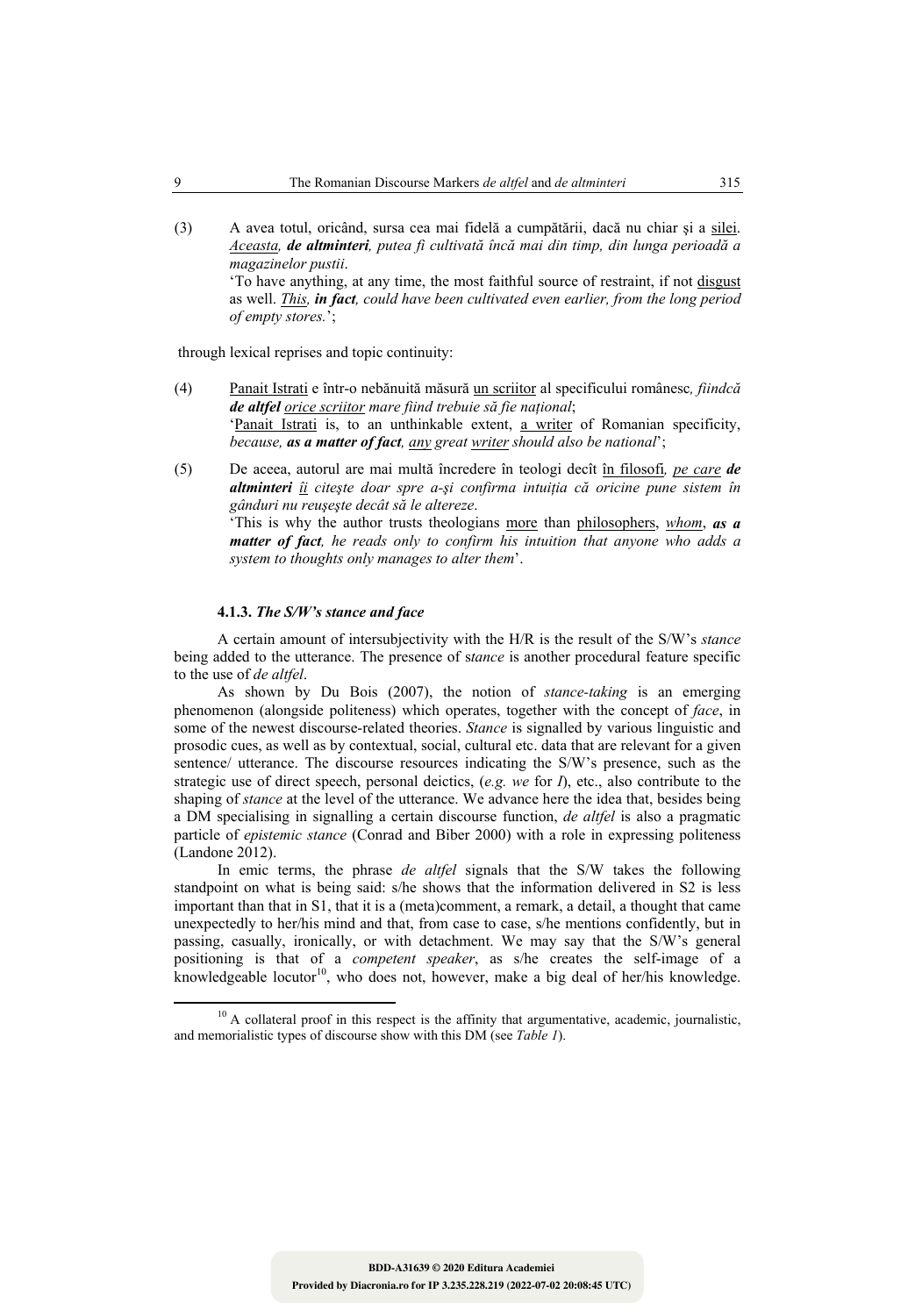Goffman (1979) shows that the S/W is the participant who decides on the production format of an utterance. He also mentions that the S/W may take on three communicative roles: *principal, animator* and *author*. The S/W may simultaneously play all the three roles, which coexist, but there are utterances in which the S/W embraces one role more than the others. In our case, if we transfer these theoretical tenets to the discourse sequences in our corpus, we may say that here the S/W plays the role of an *author* who expresses an opinion in S1 to which s/he then adds, in S2, a small detail, an allusion, sometimes malicious, as in (6):

(6) Fostul ambasador sovietic la Paris, Suritz, a trecut prin Bucureşti, în drum spre Moscova. [...] O misiune specială la noi n-a avut, căci n-a luat contact cu nimeni [...]. *Pare de altminteri că dl Suritz e în dizgraţie şi nu e exclus să facă cunoştinţă cu pivniţele GPU-ului...*

'The former Soviet ambassador to Paris, Suritz, passed through Bucharest on his way to Moscow. […] He had no special mission here, because he did not contact anyone […]. *It seems, indeed, that Mr Suritz has fallen from grace and it is not unlikely that he will soon get acquainted with the GPU's caves…*'.

Goffman describes the role of *author* in relation to the other two roles, and individually, as "Sometimes one has in mind that there is an author of the words that are heard, that is, someone who has selected the sentiments that are being expressed and the words in which they are encoded" (1979: 17). Intersubjectivity with the H/R starts from this type of positioning, in which the S/W is an *author* who identifies her/his interlocutor by intercomprehension, through the capacity of understanding details and, sometimes, his/her academic rhetoric, often sharing with the H/R a certain amount of common knowledge:

(7) Publică totodată un aproape scandalos, pentru mentalitatea vremii, proiect de *Istorie a literaturii române*, în principiu o replică la *Istoria literaturii române* de la origini până în prezent a lui G. Călinescu. *De altminteri, articolele şi cărţile publicate acum cuprind în mare parte fragmente ale viitoarei Istorii.*  'He also publishes an almost scandalous, for that time's mentality, project of a *History of Romanian Literature*, in principle, a reply to *History of Romanian Literature* by G. Călinescu. *As a matter of fact, the articles and books published so far encompass to a great extent fragments of that future* History.'.

# **4.2. The discourse pattern in which S2 is syntactically independent**

Within this discourse variation pattern, the DM *de altfel* introduces, as a rule, an S2 that takes the form of a sentence or clause whose function is that of SPE in the RHE domain (see 3.2. above). In writing, S2 usually follows a full stop and the DM is capitalised, *e.g.* (7) above. The argumentative nature of the assertions in the two segments is different.

The nucleus is usually an opinion and/or a value judgement expressed by S/W. Due to its nature as an opinion, S1 has a high degree of assertiveness, because it involves the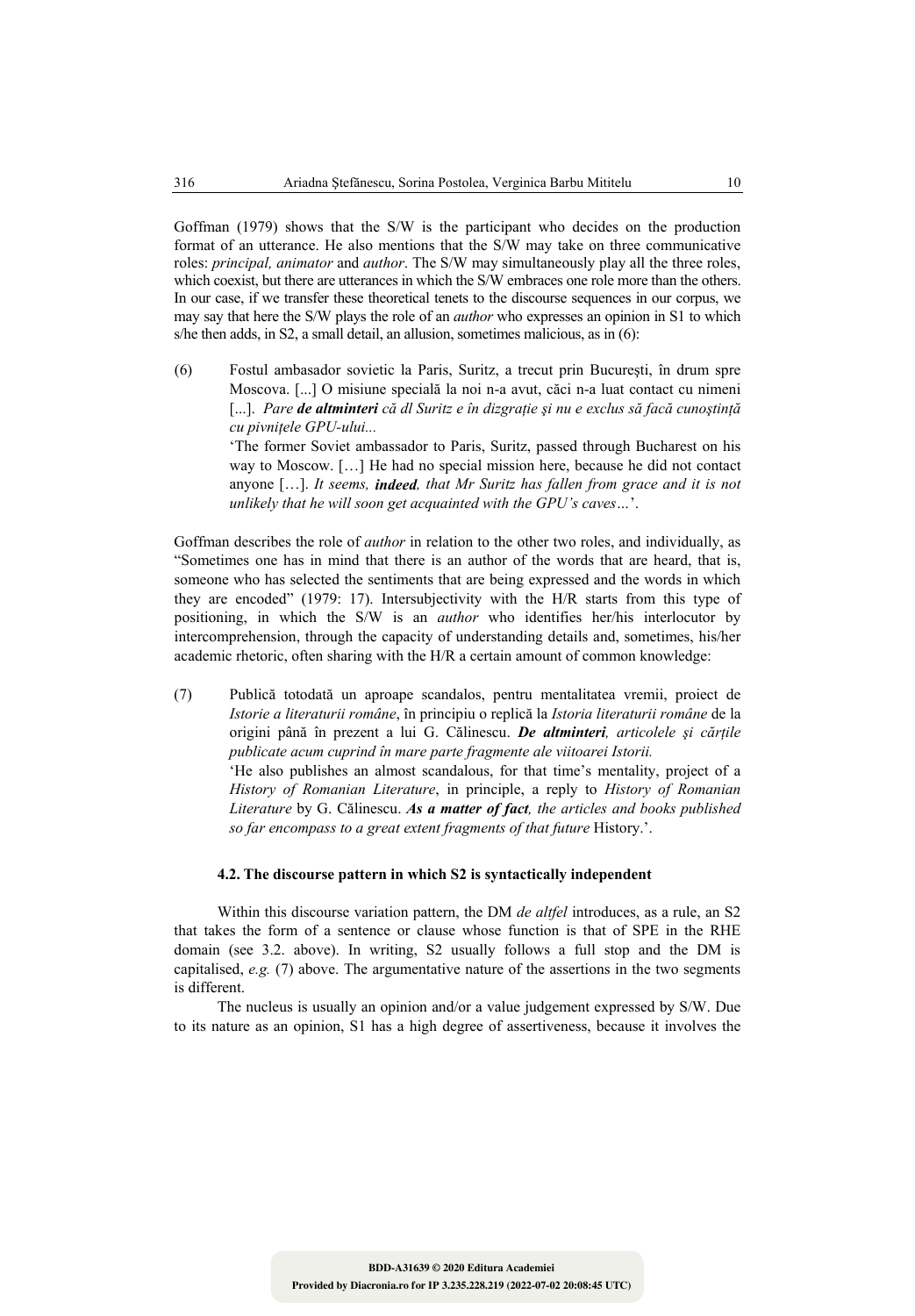fact that the S/W is sure of the truth of what is being said.<sup>11</sup> The satellite segment appears in discourse as the post-expansion of an opinion (Schegloff 2007: 115–118), it works as a discourse expansion that does not enrich the referential, narrative, denotative, concrete information in S1 – when the opinion in S1 has these features – but its evaluating information and attitudinal values. S2 may elaborate on, generalize, make more abstract (as in the example below) the content in  $S1 -$  to list only a few of the rhetorical effects of the discourse satellite:

(8) T. scrie o poezie discretă, conţinând adesea un sens moral, exprimat limpede. *De altminteri, claritatea se dovedeşte a fi calitatea cea mai preţuită de poet.* 'T. writes a discrete type of poetry, which often contains a moral meaning, clearly expressed. *As a matter of fact, clarity proves to be the quality that the poet prizes the most*.'

The difference in the degree of assertiveness and discourse level between the two segments connected by *de altfel* depends on the nature of the assertive illocutionary forces present in the two segments. Opinion, which has been less studied by speech act theorists, has a higher degree of assertiveness by its realisation conditions themselves (Aijmer 1997, Ştefănescu 2013); it is an ideational content previously elaborated on and documented by the S/W, who is sure of the truth of what is being asserted. As a speech act, an opinion is a strong cue of the speaker's presence in discourse. S2 has a lower degree of assertiveness, it has the illocutionary status of a post-expansion to an opinion, and the DM works as an *illocutionary force attenuator.* We may notice, for example, that if the DM is omitted from (8), the assertive intensity of S2 is amplified, the propositional content of this segment is no longer felt as a backstage assumption, unplanned by the S/W, or, in emic terms, as an *afterthought* that might have crossed her/his mind at the moment of speaking itself. Unlike the assumption placed at a second-rank discourse level, the act of expressing an opinion is situated in the foreground, since it is the result of a process of reflection, of a more or less lengthy cognitive process. Assigning different assertiveness levels to two segments that are connected in discourse is, after all, the strategy of a knowledgeable speaker.

The attenuation of assertiveness appears under the circumstances of semantic continuity between the two segments (see 4.1.2.). In (8), the idea of *clearly expressed moral meaning* in S1 is included, continued and generalised by the metaphor *clarity* from S2.

Summarising what has been said here, the discourse pattern in which [*de altfel* S2] is a post-expansion to an opinion (in S1) has the following features:

- (i) S1 is a foreground assertion, with a high degree of assertiveness (the S/W's opinion);
- (ii) S2 is a background assertion with a diminished degree of assertiveness (postexpansion to an opinion);
- (iii) the S/W's stance is that of a knowledgeable speaker who is somewhat detached from what is being said;

<sup>&</sup>lt;sup>11</sup> There is a very close connection between an opinion and a value judgement, to the point that they cannot be dissociated, so that often a value judgement is also an opinion.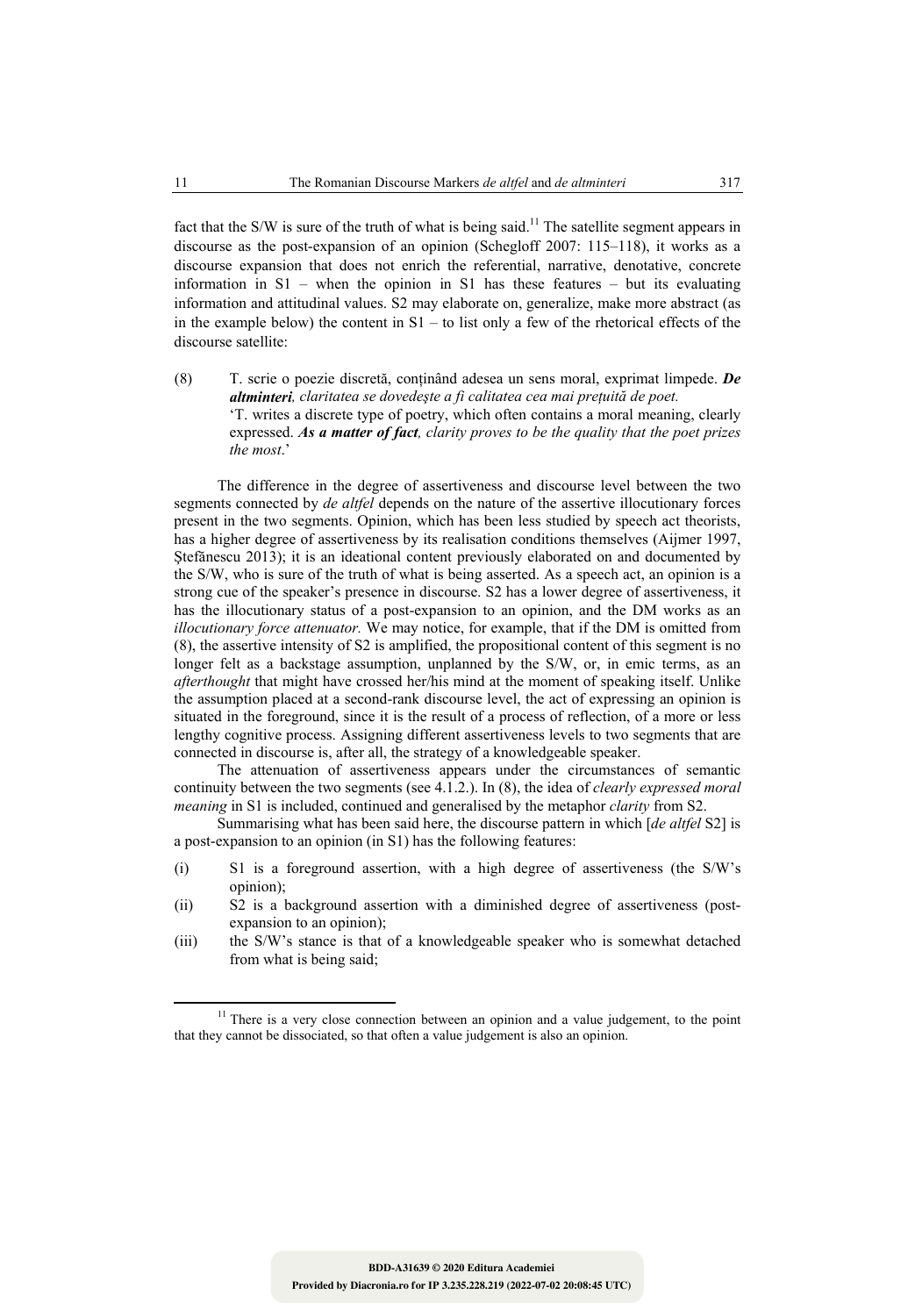(iv) the DM, together with all the other discourse resources present in the fragment, is responsible for the creation of a SPE coherence relation between the two segments.

# **4.3. The discourse pattern in which S2 is intonationally isolated but has no syntactic autonomy**

This discourse variation pattern is characterised by the fact that S2, introduced by *de altfel*, is usually an embedded clause, intonationally isolated from the rest of the sentence – an isolation which is usually rendered in writing by dashes, brackets, commas. Moreover, we noticed that S2 often has a reduced semantic scope, covering only a phrase/ sentence constituent, as in  $(9)-(12)$ .

This pattern is characterised by disfluency and a high degree of intersubjectivity with the H/R. In emic terms, S2 is felt by the H/R as a (meta)comment, a self-correction, a small unplanned, spontaneous detail seen as relevant for the interlocutor. In pragmatic terms, S2 is an *afterthought* whose discourse function is that of SPE, usually in the SEQ domain. In this discourse pattern, the procedural indications of S2 often involve blocking, at the level of the H/R's mental context, some assumptions, opposite evaluations or perspectives that s/he might have about the discourse topic approached, or blocking some potential presuppositions triggered by S1 that the H/R might embrace, etc.:

(9) Chisăliţă privi neajutorat către Pârnaie, dar nu primi decât încurajări*, nefolositoare de altminteri.*

'Chisăliţă looked helplessly at Pârnaie, but he got only some cheers, *useless in fact*.'.

Semantic continuity between the two segments is maintained mainly through S2's syntactic dependency on a syntactic head in S1, as in (9)-(10), or through a summarizing textual anaphora (see *lucru/ something* in (12)). Most of the fragments in our annotated corpus belonging to this pattern contain an embedded clause with an antecedent in S1. A different stylistic variant of S2, which would remove the intonation specific to embedded clauses, would be that of a relative clause: *e.g.*, in (9), *dar nu primi decât încurajări, care erau nefolositoare de altminteri* 'he got only some cheers, which were useless in fact'*.* 

Within this discourse pattern, the type of content in S2 may be classified according to the degree of discourse isolation: S2 is an evaluation of the referent made by the S/W that has the status of a presupposition (9); it is a piece of information that has a quoting, evidential function modelled as a contextual presupposition:

(10) În două vorbe*, rostite de altminteri chiar de Elisav,* romanul amână…

'In a couple of words, *uttered in fact by Elisav himself*, the novel postpones…';

it is a piece of information that functions as an epistemic modalizer and a contextual presupposition at once:

(11) Îmi pot închipui (*de altminteri ştiu*) ce extraordinară înţelegere... 'I can imagine (*in fact I know*) what an extraordinary understanding…';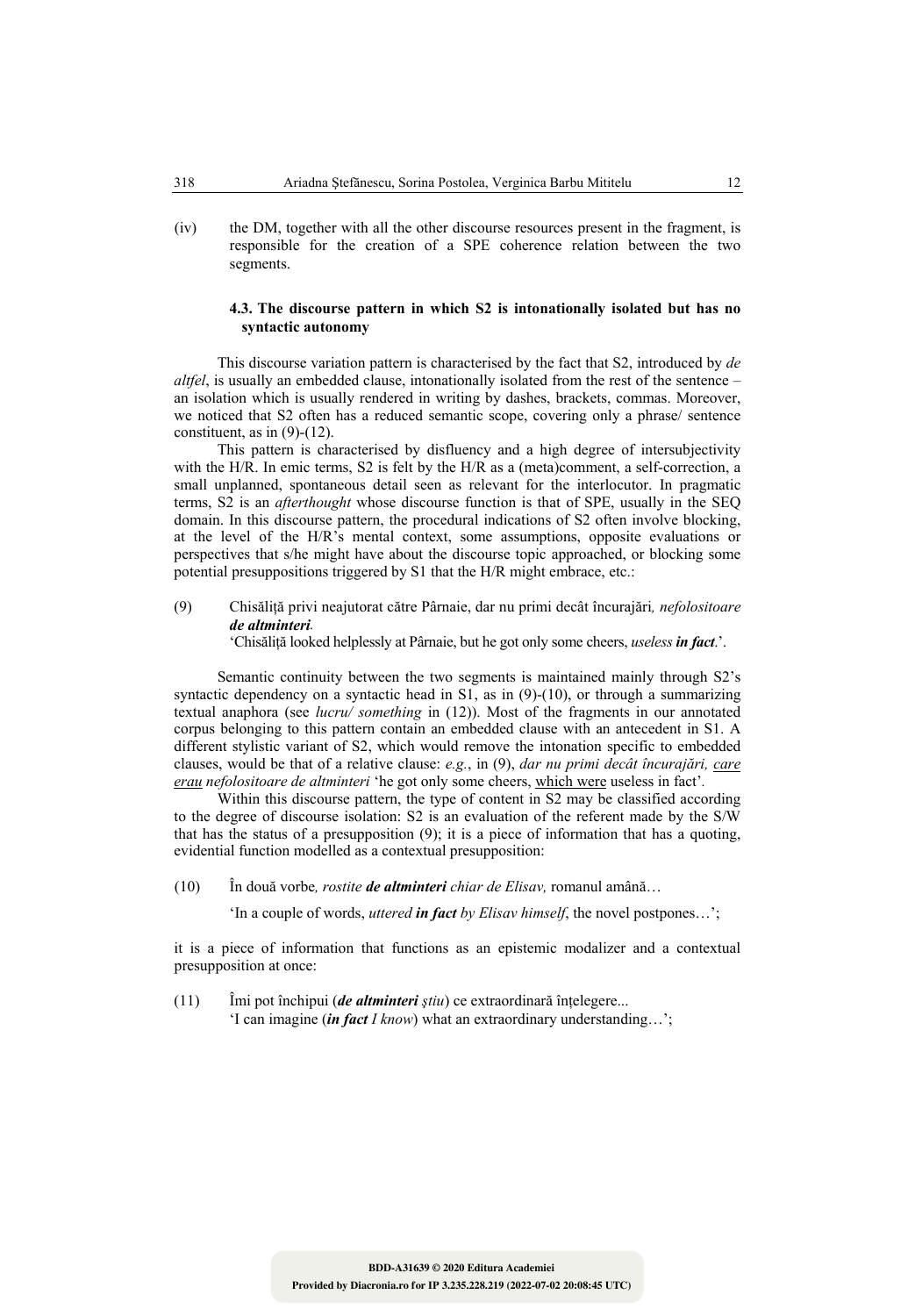it is a piece of information that marks the passage from the concrete to the abstract that is also presuppositional in nature:

(12) după ce se-ntâmplă să o ud într-o zi ploioasă – *lucru inevitabil, de altminteri* – obişnuiam să o las deschisă. 'after I happened to get it wet on a rainy day – *something unavoidable, in fact –* I used to leave it open.'.

 When the DM is omitted together with its descending intonation, the discourse segment, if it is not long and has a semantic antecedent, loses its status of S2, its function and discourse domain, and the fragment becomes fluent and regains its syntactic continuity (see (9) and (10) with no DM). Another change brought about by omitting the DM is the reconfiguration of the segment as a thematising relative clause that keeps the intonation of an embedded clause and the status of an S2 that has the discourse function of SPE: *e.g.* (12) modified as *după ce se-ntâmpla să o ud într-o zi ploioasă* – *ceea ce era inevitabil* – *obişnuiam să o las deschisă* 'after I happened to get it wet on a rainy day – **which was**  unavoidable – I used to leave it open'*.* 

 The omission test shows that isolating intonation (a para-verbal means of indicating stance, in fact) together with the lexical marking of *epistemic stance* by *de altfel*  are enough to make S2 an independent discourse segment.

Summarizing what has been said here, the discourse pattern in which [*de altfel* S2] is intonationally isolated has the following procedural features:

- (i) S1 is a foreground assertion with a high degree of assertiveness (resulting from the fusion of several discourse resources attesting to the presence of the S/W);
- (ii) S2 is a background assertion with a diminished degree of assertiveness that we may describe, in emic terms, as an *afterthought*; it is a contextual presupposition;
- (iii) the presence of S/W's stance (a speaker who is knowledgeable and somewhat detached from what is being said).

#### **4.4. The discourse pattern in which** *de altfel* **is used with a causal connector**

In the vicinity of causal syntactic connectors, *de altfel* may play the role of signalling SPE as a discourse *subfunction* and the span formed by S1 and S2 may be said to convey multiple relations (see Webber *et al.* 2019). In this discourse pattern, there is a "division of labour", *i.e.* the syntactic and textual connector introduces the main coherence relation (Ştefănescu, 2007: 194–219) – *Cause* in the RHE domain (Crible and Degand 2019) – and the DM signals the subfunction of SPE in the same RHE domain.

(13) Propagandă electorală face numai guvernul, *fiindcă, de altfel, numai el are nevoie...*

'It is only the government that uses electoral propaganda, *because, as a matter of fact, it is the only one that needs it…*'.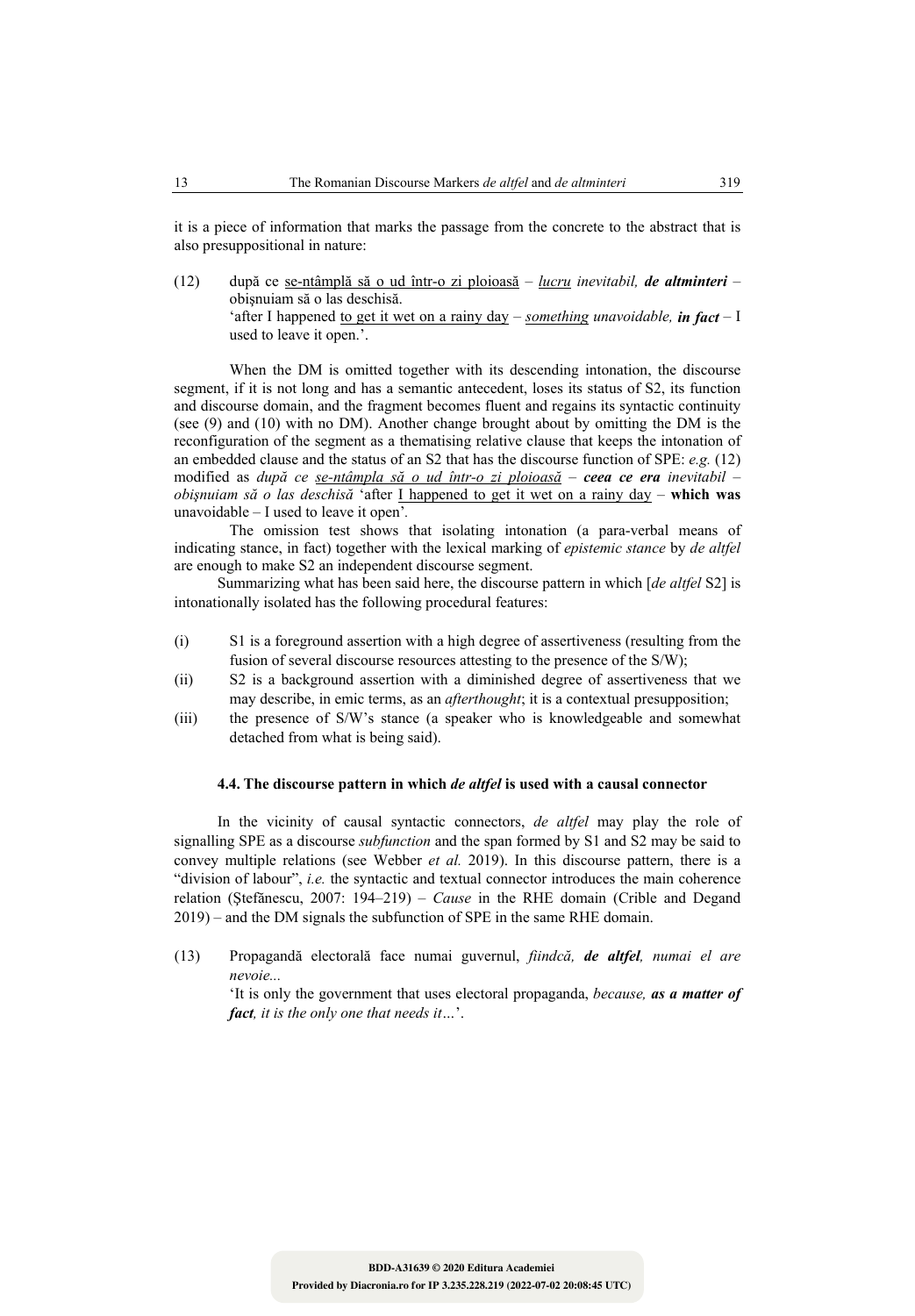The procedural meanings are similar to those discussed for the previous discourse patterns, *i.e.* different degrees of assertiveness in S1 and S2, S2 placed in the discourse background, the same type of local stance and a similar array of discourse cues signalling the S/W's presence in the utterance especially at the level of S1: hedges such as *dacă punem la socoteală* 'if we take into account'*, sunt foarte conştient* 'I am very aware that', *singura mea şansă* 'my only chance', etc.; the S/W's positioning through modalisers of certainty, doxastic assertions, hierarchizing constructions, such as *eu nu eram decât x* 'I was only x' or *este singura x* 'it is the only x', focalizers such as *numai, chiar* 'even, only'; polyphony etc. The features of this pattern that stand out in relation to the other two refer to the specific pairs of illocutionary forces present in discourse, which may take forms such as those exemplified below:

- *confession* (S1) – *justification* (S2)

(14) Am avut iarăşi [...] starea mea nocturnă de "revelaţie" (de fapt, n-am găsit niciodată un nume potrivit pentru ea, iar cel pe care-l folosesc aici mi se pare convenabil doar întrucât e slab, nemarcat, *căci, de altfel, în nebunia fără limite a visului meu "esenţial" [...] nu mi se revelează nimic, decât, poate, însăşi revelaţia…*

'I went once more […] into my nocturnal state of «revelation» (actually I have never found a proper name for it and the one I'm using here seems convenient just because it is weak, unmarked, *because, as a matter of fact, in the limitless madness of my «essential» dream […] nothing is revealed to me, except for, maybe, revelation itself…*';

- *promise* (S1) *– justification* (S2)

(15) Voi pune avocatul meu, *fiindcă de altfel îţi cunosc situaţia.*

'I will have my lawyer do it, *because in fact I know your situation*.';

- *explanation* (S1) – *justification* (S2)

(16) Se poate referi la idolatria asociată cu lemnul de copaci, *căci de altfel în Septuaginta şi Vulgata cuvântul este tradus cu «idolii», ca forma plurală a lui* [...]*.*  'It may refer to the idolatry associated with tree wood, *because indeed in Septuaginta and Vulgata the word is translated by «idols», as a plural form of*  […]'.

# **5. CONCLUSIONS AND FURTHER WORK**

Our annotation experiment and qualitative analysis show that the Romanian couple of synonymous DMs *de altfel* and *de altminteri* has pragmaticalised so as to signal the coherence relation of SPE, mainly in the RHE domain (followed by IDE and SEQ). The discourse variation patterns discussed – which were the most frequent in our sample corpus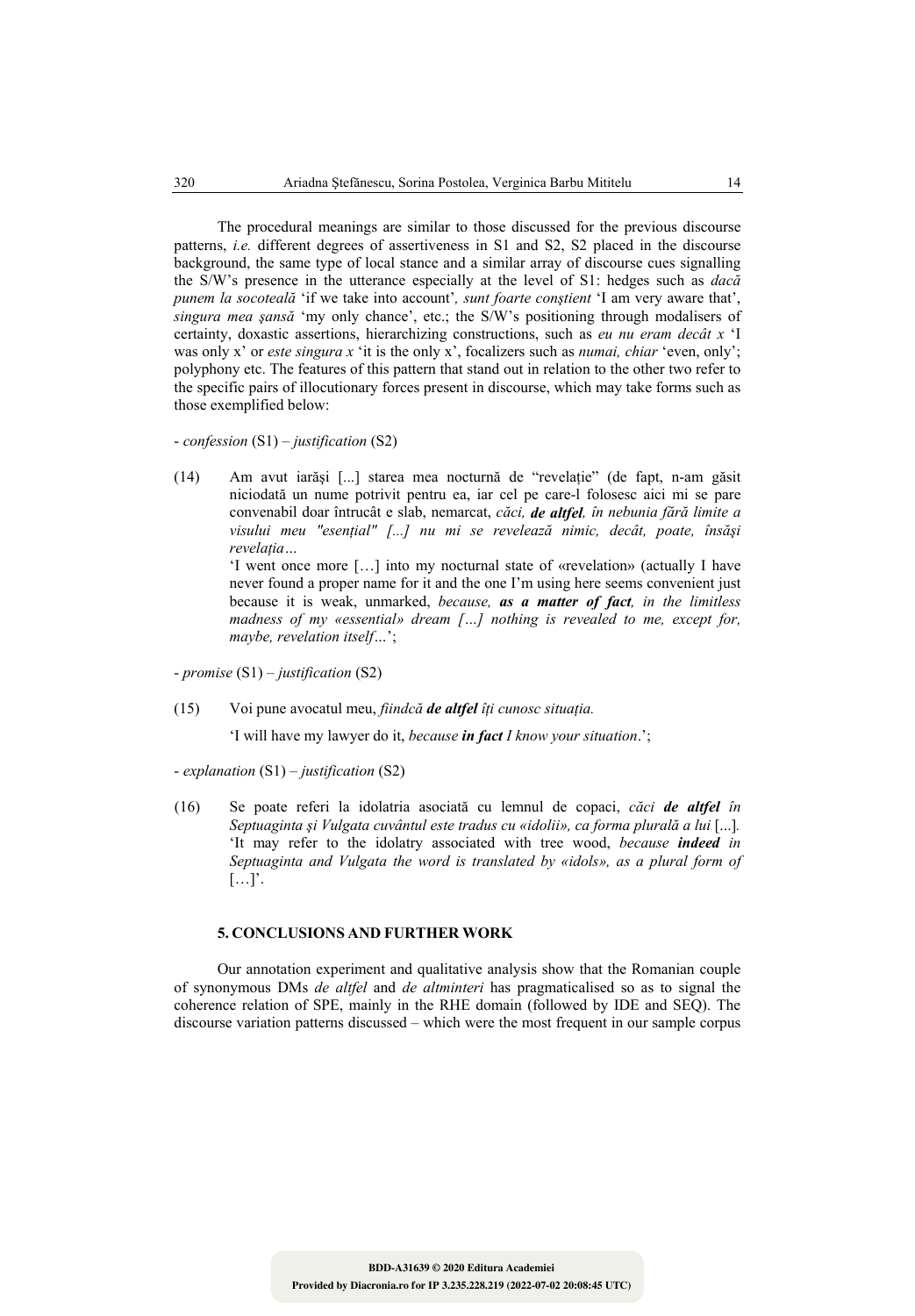– share a common set of constant procedural values (the passage from strong assertiveness in S1 to diminished assertiveness in S2; a certain referential continuity between the two segments and a local type of epistemic stance) and slightly modified ones: SPE as a discourse function or subfunction; S2 as an assertion that is less important than S1 or as a presupposition by the S/W; S2 being received, in emic terms, as the S/W's *collateral comment*, *afterthought*, or *justification*.

Our analysis of the main procedural features of *de altfel* shows that it is highly polyfunctional, acting, pragmatically, as an epistemic stance marker, an assertiveness attenuator (so as the indicator of a certain amount of assertive illocutionary force) and a DM specialised in signalling SPE in various discourse domains.

Further research may reveal other discourse patterns of *de altfel/de altminteri*, the discourse variation structures based on an etymologically related DM couple *altfel/altminteri* 'otherwise', as well as the cliché discourse routines that include these adverbials (*cum altfel?/păi altfel cum?* 'how else?'*, altfel zis* 'otherwise put', etc.). Moreover, further studies could also shed more light on the entire class of DMs specialised in signalling the function SPE in Romanian, as well as on their equivalents in other languages.

#### **REFERENCES**

- Aijmer, K., 1997, "*I think* An English Modal Particle", in: T. Swam (ed), *Modality in Germanic Languages*, Berlin, De Gruyter, 1–48.
- Angenot, M., 1995, *La parole pamphlétaire. Contribution à la typologie des discours modernes*, Paris, Payot.
- Barbu Mititelu, V., D. Tufiş, E. Irimia, 2018, "The Reference Corpus of the Contemporary Romanian Language", in: *Proceedings of LREC 2018*, Japan, 1178–1185.
- Conrad, S., D. Biber, 2000, "Adverbial Marking of Stance in Speech and Writing", in: S. Hunston, G. Thompson (eds), *Evaluation in Text: Authorial Stance and the Construction of Discourse*, Oxford, Oxford University Press, 56–73.
- Crible, L., L. Degand, 2019, "Domains and Functions: A Two-Dimensional Account of Discourse Markers", *Discours* 24, Varia, 3–35.
- Cuenca, M. J., 2013, "The fuzzy boundaries between discourse marking and modal marking", in: L. Degand, B. Cornillie, P. Pietrandrea (eds), *Discourse Markers and Modal Particles. Categorization and description*, Amsterdam, John Benjamins, 181–121.

DA = *Dicţionarul limbii române*, 1913, Tomul I, partea I, A–B, Bucureşti, Librăriile Socec.

Du Bois, J. W., 2007, "The stance triangle", in: R. Englebretson (ed.), *Stancetaking in Discourse. Subjectivity, Evaluation, Interaction*, Amsterdam/Philadelphia, John Benjamins, 139–182.

Goffman, E., 1979, "Footing", *Semiotica*, 25, 1-2, 1–29.

- Halliday, M. A. K., [1985/1994/]1996, *An Introduction to Functional Grammar*, London, New York, Sydney, Auckland, Arnold.
- Hoek, J., J. Evers-Vermeul, T. J. M. Sanders, 2017, "Segmenting discourse: Incorporating Interpretation into segmentation?", *Corpus Linguistics and Linguistic Theory*, 14 (2), 357–386.
- Ionescu, A., C.-M. Popescu, 2018, "Les marqueurs de changement de topique du discours en roumain: évolution sémantique et rôle pragmatique", *Discours*, 23, Varia.
- Landone, E., 2012. "Discourse Markers and Politeness in a Digital Forum in Spanish", *Journal of Pragmatics*, 44, 1799–1820.
- Martin, J. R., D. Rose, 2007, *Working with Discourse. Meaning Beyond the Clause*, London/New York, Continuum.